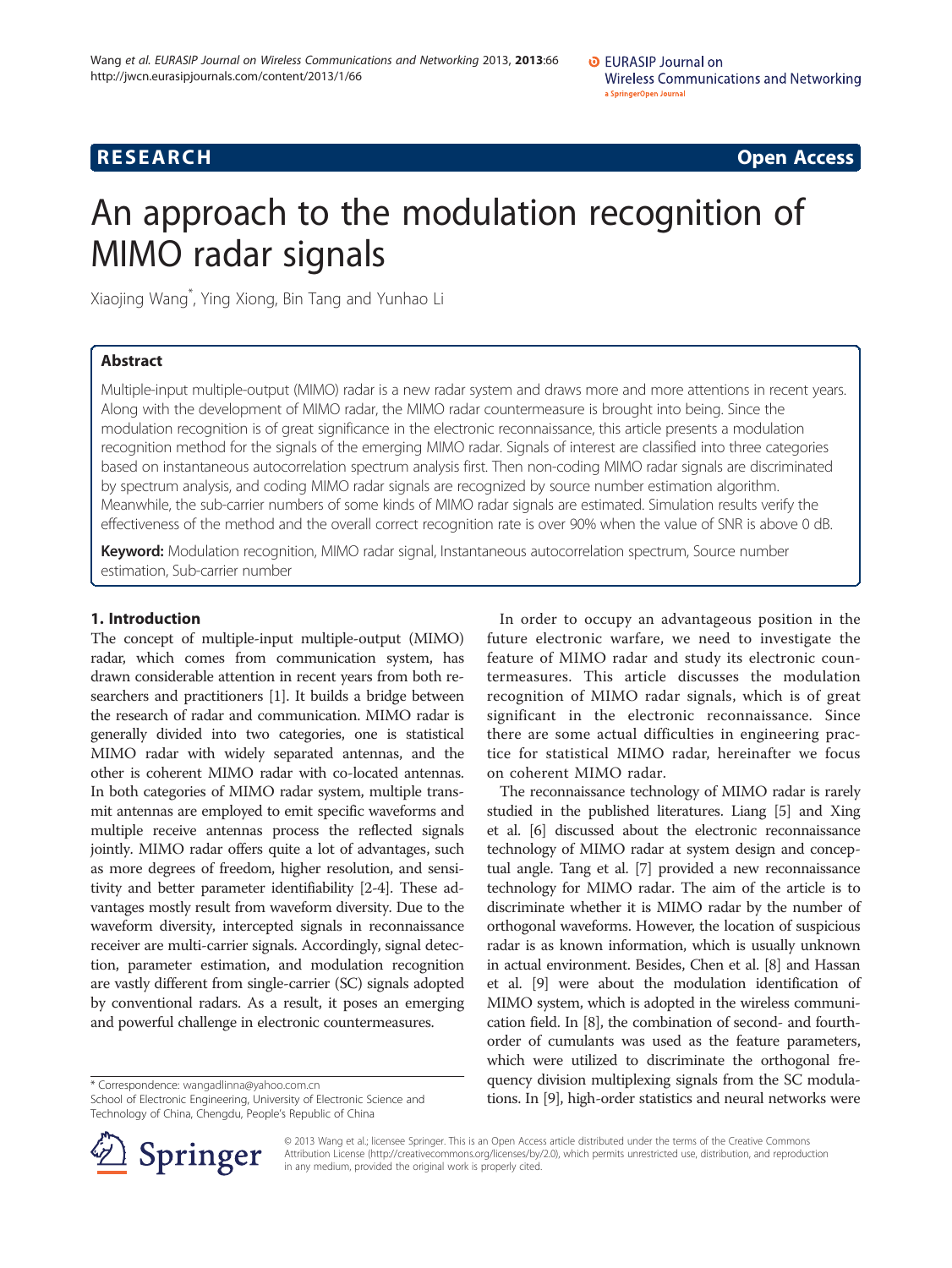<span id="page-1-0"></span>employed to identify the modulation type of MIMO system with and without channel state information.

Based on the instantaneous autocorrelation spectrum of received signals, an approach to the modulation recognition of MIMO radar signals is proposed in this article. For conventional radar, SC signal is often adopted, such as monopulse (MP) signal, linear frequency modulation (LFM) signal, phase-coded (PC) signal, and frequency-coded (FC) signal. For MIMO radar, four basic modulation types [\[10-12](#page-10-0)] are involved in this article: MP-MIMO (orthogonal MP signal in MIMO radar), LFM-MIMO (orthogonal LFM signal in MIMO radar), PC-MIMO (orthogonal PC signal in MIMO radar), and FC-MIMO (orthogonal FC signal in MIMO radar). Here, we need to discriminate MIMO radar signal from conventional radar signal and recognize the modulation type of MIMO radar signal.

The remainder of this article is organized as follows. In Section 2, four basic emitting signal models of MIMO radar are given. The recognition method is introduced in Section 3. Instantaneous autocorrelation spectrum analysis, frequency spectrum analysis, and source number estimation algorithm (SNEA) are involved in this section. Simulation results are given in Section [4](#page-8-0) and conclusions are drawn in Section [5](#page-9-0).

#### 2. Signal models

Assuming that the transmitting arrays of MIMO radar are uniform linear arrays (ULA), in the reconnaissance receiver, the four basic received MIMO signal models can be expressed as follows [\[10-12](#page-10-0)].

$$
s_{\text{MP-MIMO}}[n] = \sum_{m=1}^{M} \exp\{j2\pi[f_0 + (m-1)f_p] + j(m-1)\Delta\phi\}|_{t=nT_s}
$$
\n(1)

$$
s_{\text{LFM-MIMO}}[n] = \sum_{m=1}^{M} \exp\{j2\pi \left[ f_0 + (m-1)f_p + \frac{1}{2}ut \right] + j(m-1)\Delta\phi \}|_{t=nT_s}
$$
\n(2)

$$
s_{\text{PC-MIMO}}[n] = \sum_{m=1}^{M} \sum_{i=1}^{I} \exp[j2\pi f_0 t + j\phi_m(i) + j(m-1)\Delta\phi]
$$

$$
g(t - iT_1)|_{t = nT_s}
$$

$$
s_{\text{FC-MIMO}}[n] = \sum_{m=1}^{M} \sum_{i=1}^{I} \exp\{j2\pi[f_0 + f_m(i)]t + j(m-1)\Delta\phi\}
$$

$$
g(t - iT_1)|_{t=nT_s}
$$
(4)

where  $exp()$  denotes the exponential function,  $M$  is the number of sub-carriers of MIMO radar signal,  $f_0$  is the

carrier frequency,  $f_p = 1/T$  and  $\Delta \phi$  denote the frequency interval and phase difference between adjacent sub-carriers, respectively, u denotes the chirp rate, I is the code length of coding signal,  $T_s = 1/f_s$  is rate, I is the code length of coding signal,  $T_s = 1/f_s$  is<br>the sampling interval f is the sampling rate the sampling interval,  $f_s$  is the sampling rate,<br>  $\left( f \right) \leq \left( 0, \frac{2\pi}{3} \right)$  (*t* 1)  $\left( \frac{2\pi}{3} \right)$  denotes the phase of  $\varphi_m(i) \in \left\{0, \frac{2\pi}{L}, \ldots, (L-1) \cdot \frac{2\pi}{L}\right\}$  denotes the phase of sub-pulse *i* of the *m*th component,  $f_m(i) \in \left\{0, \frac{1}{T_1}, \dots, \frac{1}{T_m(i)}\right\}$  $(I-1) \cdot \frac{1}{I_1}$  denotes the frequency of sub-pulse *i* of the *m*th component, *L* is the distinct phase number in<br>PC-MIMO  $T$  and  $T$  represent the pulse and sub-PC-MIMO, T and  $T_1$  represent the pulse and subpulse width, respectively,  $g(t)$ ,  $0 \le t \le T_1$  is the envelope function. Particularly, to ensure the orthogonality of components,  $\mathcal{Q}_m(i)$  and  $f_m(i)$  are usually obtained by intelligent algorithm, such as genetic algorithm and simulated annealing algorithm.

#### 3. Recognition method

For the sake of convenience, S set is employed:  $S = \{MP - \}$ MIMO, LFM-MIMO, PC-MIMO, FC-MIMO and SC signals}. This section will be divided into three parts. The first part classifies  $S$  set signals into three categories: SC signals  $S_0 = \{SC \text{ signals}\}\$ , non-coding MIMO radar signals  $S_1 = \{MP\text{-MIMO}, \text{LFM-MIMO}\}$  and coding MIMO radar signals  $S_2 = {PC-MIMO, FC-MIMO}.$   $S_1$ and  $S_2$  set signals are recognized in second and third parts, respectively.

#### 3.1 Instantaneous autocorrelation spectrum analyses

The signal pulse parameters can be extracted from instantaneous autocorrelation features. Since the frequency characteristics of different modulation types are diverse, instantaneous autocorrelation function can be utilized to the modulation recognition of MIMO radar signals. The instantaneous autocorrelation function is defined as

$$
r[n, \Delta n] = s[n + \Delta n]s^*[n] \tag{5}
$$

#### 3.1.1.  $S_1/(S_0, S_2)$  selection

#### (a)  $S_1$  set signals analysis

 $(3)$ 

The instantaneous autocorrelation of LFM-MIMO signal is

$$
r_{\text{LFM-MIMO}}[n,\Delta n] = \sum_{m=1}^{M} \sum_{l=1}^{M} \exp\left\{ j2\pi \frac{f_0\Delta n + f_p[kn + (m-1)\Delta n]}{f_s} + j\pi u \frac{2n\Delta n + \Delta n^2}{f_s^2} + jk\Delta\phi \right\}
$$
\n(6)

where  $k = m - l$ ,  $|k| \le M - 1$ . If  $k = 0$ , it denotes the signal term Otherwise, it denotes the cross terms term. Otherwise, it denotes the cross terms.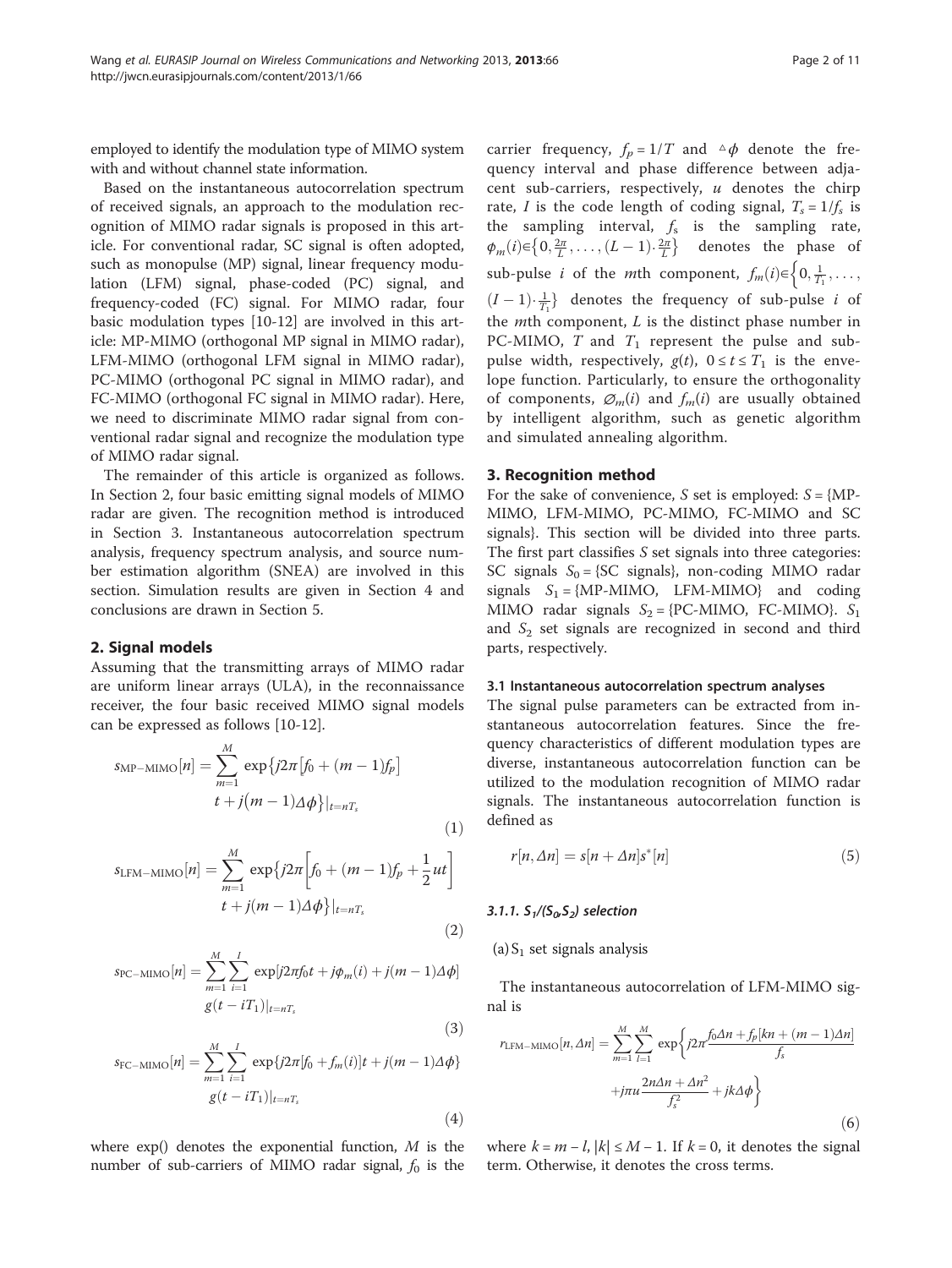<span id="page-2-0"></span>For convenience, let  $\Delta n = 1$ , then we can get

$$
r_{\text{LFM-MIMO}}[n,1] = \sum_{m=1}^{M} \sum_{l=1}^{M} \exp\left[j2\pi \frac{f_0 + f_p(kn + m - 1)}{f_s} + j\pi u \frac{2n + 1}{f_s^2} + jk\Delta \phi\right]
$$
\n(7)

Accordingly, the signal term is get as

$$
\exp\left(j2\pi\frac{f_0}{f_s} + j\pi u \frac{2n+1}{f_s^2}\right) \sum_{m=1}^{M} \exp\left(j2\pi \frac{(m-1)f_p}{f_s}\right)
$$
\n(8)

The cross term is obtained as

$$
\exp\left(j2\pi\frac{f_0 + kf_p n}{f_s} + j\pi u \frac{2n+1}{f_s^2} + jk\Delta\phi\right) \sum_{m=|k|+1}^{M} \exp\left(j2\pi\frac{(m-1)f_p}{f_s}\right)
$$
\n
$$
(9)
$$

From the above, the moduli of signal term and cross term are  $\frac{\sin(M\pi f_p/f_s)}{\sin(\pi f_s/f_s)}$  $\sin\left(\frac{\pi f_p}{f_s}\right)$ <br>the big  $\begin{array}{c} \n\end{array}$  $\begin{array}{c} \begin{array}{c} \begin{array}{c} \end{array} \\ \begin{array}{c} \end{array} \end{array} \end{array}$ and  $\frac{\sin[(M-|k|)\pi f_p/f_s]}{\sin(\pi f_n/f_s)}$  $\sin\left(\frac{\pi f_p}{f_s}\right)$  $\begin{array}{c} \hline \end{array}$  $\begin{array}{c} \begin{array}{c} \begin{array}{c} \end{array} \\ \begin{array}{c} \end{array} \end{array} \end{array}$ , respectively. If  $|k| = 1$ , it is the biggest cross term.

Figure [1](#page-3-0)b shows the instantaneous autocorrelation spectrum of LFM-MIMO signal. The simulated MIMO radar has a ULA comprising four transmitting antennas with half-wavelength spacing between adjacent antennas. The simulated SNR is 5 dB. By the way, for the other parts of Figure [1](#page-3-0), the simulation conditions are the same. For Figure [1b](#page-3-0), the maximum peak results from signal term while other peaks are from cross terms. As we can see, the biggest cross term appears as the second peak in the autocorrelation spectrum. To extract signal features, we define the feature parameter: the ratio of second peak and maximum peak, which can be expressed as follows:

$$
R_{Amplitude} = \left| \frac{\sin \left[ (M-1)\pi f_p/f_s \right]}{\sin \left( M \pi f_p/f_s \right)} \right| \tag{10}
$$

If  $u = 0$ , Equation (7) is the instantaneous autocorrelation function of MP-MIMO. Since  $u$  is not related to (10), MP-MIMO and LFM-MIMO have the equivalent values of  $R_{Amplitude}$ . Comparing Figure [1a](#page-3-0) with b, the fact is verified since the values of every peak are the same. Given the value ranges of parameters in Equation (10), the minimum value of  $R_{Amplitude}$  can be obtained.

In addition, by searching the peaks of instantaneous autocorrelation spectrum of non-coding MIMO radar signal, the number of sub-carriers can be obtained. For Figure [1](#page-3-0), the simulated MIMO radar has four transmitting antennas. That is, the sub-carrier number is four. Seven peaks can be seen in Figure [1a](#page-3-0),b. Six of them, resulted from cross terms in (9), are symmetrical. Together with the single frequency at center, the distinct frequency number is four. That is, the sub-carrier number is four for the received MIMO radar signal, which is equal to the actual sub-carrier number of non-coding MIMO radar signal. For the instantaneous autocorrelation spectrum of non-coding MIMO radar signal, supposing that the number of peaks is  $a$ , the sub-carrier number is  $(a + 1)/2$ .

Meanwhile, some signal modulation parameters of non-coding MIMO radar signal can be got from the instantaneous autocorrelation spectrum. For example, the chirp rate  $u$  and the frequency interval between adjacent sub-carriers  $f_p$ . They can be estimated from the location of peaks.

#### $(b)S<sub>2</sub>$  set signals analysis

For PC-MIMO and FC-MIMO, substituting Equations ([3\)](#page-1-0) and ([4\)](#page-1-0) into Equation ([5\)](#page-1-0), respectively, the instantaneous autocorrelation functions are as follows:

$$
r_{\text{PC-MIMO}}[n,1] = \exp\left(j2\pi \frac{f_0}{f_s}\right) \sum_{m=1}^{M} \sum_{l=1}^{M}
$$

$$
\exp\{j\left[\phi_m^{n+1} - \phi_l^n + (m-l)\Delta\phi\right]\}
$$
(11)

$$
r_{\text{FC-MIMO}}[n,1] = \exp\left(j2\pi \frac{f_0}{f_s}\right) \sum_{m=1}^{M} \sum_{l=1}^{M}
$$

$$
\exp\left[j2\pi \frac{\left(f_m^{n+1} - f_l^n\right)n + f_m^{n+1}}{f_s} + j(m-l)\Delta\phi\right]
$$
(12)

where the superscript of  $\varnothing$  and f denote the location of the code.

For Equation ([11](#page-3-0)), since  $\phi_m^{n+1} - \phi_l^n = \text{const}$  in a subpulse,  $r_{\text{PC-MIMO}}[n,1]$  is constant in a sub-pulse. If *n* is the last sampling points of a sub-pulse, then  $n + 1$  is in the next sub-pulse. So, the value of  $(\varphi_m^{n+1} - \varphi_l^n)$  suddenly changes<br>and mutations appear in sub-pulses iunctions. The son and mutations appear in sub-pulses junctions. The constant values result in zero frequency. The mutations will bring about some low frequencies, the amplitudes of which are very small compared with the zero frequency. That is, only one obvious peak appears at the zero frequency in the frequency spectrum of PC-MIMO.

For Equation (12), there are  $M \times M$  components in a sub-pulse. M components, which are from  $f_m^{n+1} - f_l^n = 0$ <br>in the case of  $m - 1$  in a sub-pulse result in zero free in the case of  $m = 1$  in a sub-pulse, result in zero frequency. If  $m \neq l$ , then  $f_n^{n+1} - f_l^n = \Delta f$  in a sub-pulse.<br>There will be  $M^2$ . M cross terms, which result in low There will be  $M^2$  – M cross terms, which result in low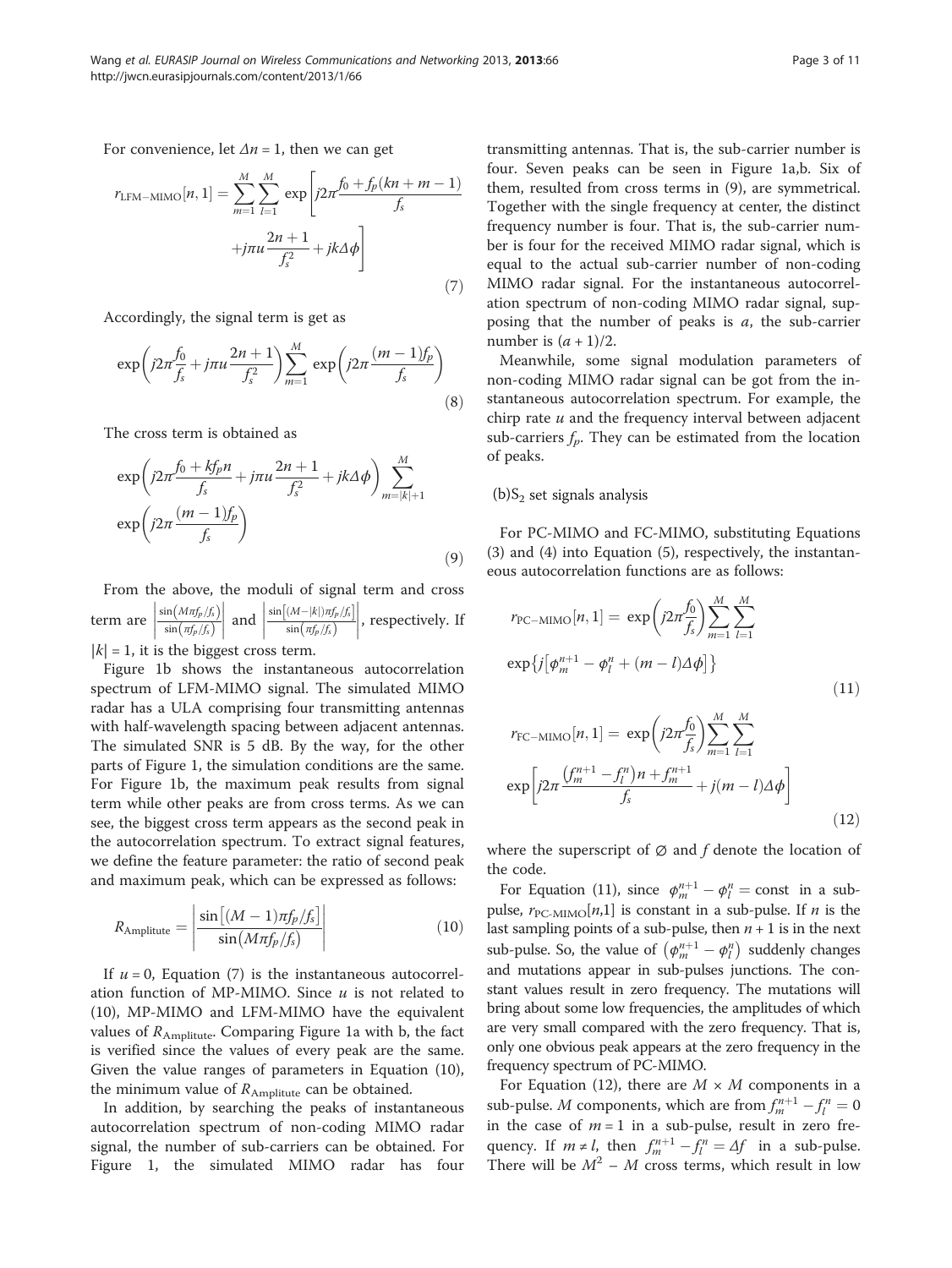<span id="page-3-0"></span>

frequencies. Considering the symmetry, there are  $\binom{(M^2-M)}{2}$  positive frequency components.  $M-1$  components have the same frequency in the worst case. However, since the code length  $I$  is far greater than the number of sub-carrier M generally, the codes of each component are different in the same sub-pulse. So, the values of  $\left(\begin{matrix} f^{n+1} - f^{n} \\ m \end{matrix}\right)$  in a sub-pulse are diverse. The original state of the original state of the original state of the original state of the original state of the original state of the original state of other sub-pulses as well. That is, the energies of the cross terms almost cannot be superimposed. Only one obvious peak appears at the zero frequency in the frequency spectrum of FC-MIMO.

The instantaneous autocorrelation spectrums of PC-MIMO and FC-MIMO signals are shown in Figure 1c,d, respectively. As can be seen, most of the energies gather at the zero frequency while some appear at low frequencies for both PC-MIMO and FC-MIMO, which verify the above analysis. As a result, values of  $R_{Amplitude}$  for coding MIMO radar signals are very small, which are less than the value of non-coding MIMO signals. The same to the SC signals, which can be seen in Figure 1e,f.

Consequently, taking the ratio of second peak and maximum peak as the feature parameter,  $S_1$  signals are discriminated from  $S_0$  and  $S_2$  set, which is expressed as follows:

$$
\begin{cases}\nR_{\text{Amplitude}} \geq \gamma \Rightarrow S_1 \\
R_{\text{Amplitude}} < \gamma \Rightarrow S_0 / S_2\n\end{cases} \tag{13}
$$

where  $\gamma$  is the value of the threshold.

Assuming that  $4 \le M \le 50$ ,  $0.005 \le f_p/f_s \le 0.02$ , which satisfy most of the signal environment, the minimum value of Equation ([10\)](#page-2-0) is 0.7502. That is, for non-coding MIMO radar signal, the value of  $R$  is always greater than 0.7502. Obviously, for  $S_0$  or  $S_2$  set signals, the value of R is smaller than 0.7502. As a consequence, 0.75, the value of the threshold, permits classifying between  $S_1$  set and other modulation types.

#### 3.1.2.  $S_0/S_2$  selection

Let  $\Delta n = 0$ , then  $r[n, 0] = s[n]s^{*}[n]$ .

For SC signals,  $r_{\text{SC}}[n, 0] = 1$ . As a result, the frequency of  $r_{\rm SC}[n, 0]$  is zero.

For coding MIMO radar signals, according to ([3\)](#page-1-0) and ([4\)](#page-1-0), we can get the  $r[n,0]$  of PC-MIMO and FC-MIMO signals, which can be expressed as follows:

$$
r_{\text{PC-MIMO}}[n,0] = \sum_{m=1}^{M} \sum_{l=1}^{M} e^{j[\phi_m(n) - \phi_l(n)]} \tag{14}
$$

$$
r_{\text{FC-MIMO}}[n,0] = \sum_{m=1}^{M} \sum_{l=1}^{M} e^{j2\pi [f_m(n) - f_l(n)]}
$$
(15)

From Equations (14) and (15), we can see that there are some mutations in the correlation function. As a result, they will bring about some low-frequency components. Since the frequency of  $r_{\rm SC}[n, 0]$  is zero, this allows us to discriminate SC signals from coding MIMO radar signals.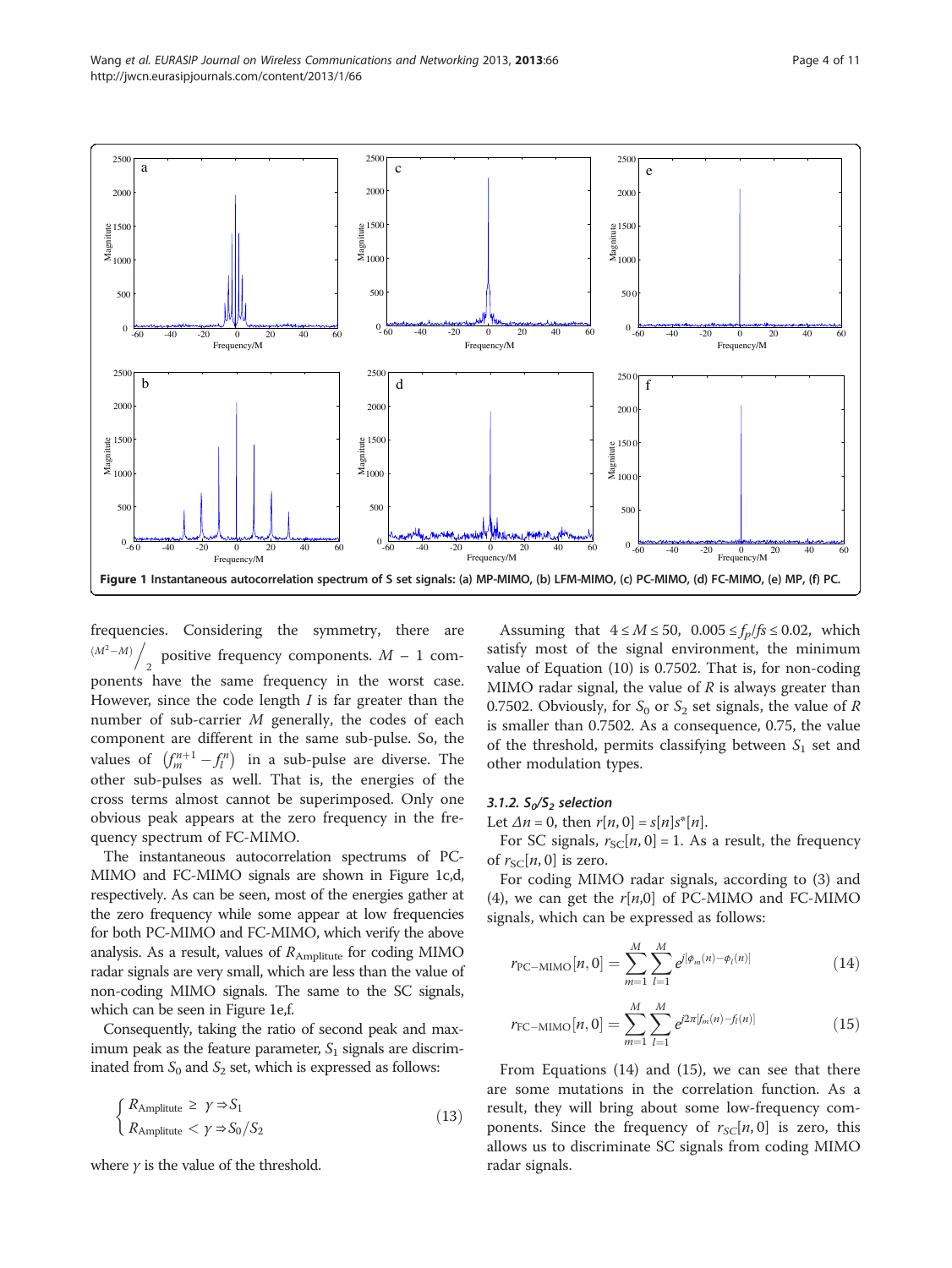<span id="page-4-0"></span>Employing Fourier transform on the  $r[n,0]$ , which is obtained from  $S_0$  and  $S_2$  set signals, we can obtain its positive frequency spectrum.

$$
R_{r[n,0]}[k] = |\text{DFT}(r[n,0])|, \quad k
$$
  
= 1, 2, ..., N<sub>DFT</sub>/2 (16)

where  $N<sub>DFT</sub>$  denotes the points of discrete Fourier transform (DFT). Then we divide the positive frequency into two segments. One is the low-frequency segment; the other is the rest part.

$$
\begin{cases} R1_{r[n,0]}[k], & k = 1, 2, ..., N1\\ R2_{r[n,0]}[k], & k = N1 + 1, N1 + 2, ..., N_{\text{DFT}}/2 \end{cases}
$$
(17)

After that, we define the feature parameter  $R_{\text{mean}}$  as

$$
R_{\text{mean}} = \frac{\text{Mean}(R1_{r[n,0]})}{\text{Mean}(R2_{r[n,0]})}
$$
(18)

where Mean() is the mean function. Since  $r_{SC}[n, 0] = 1$ for SC signals, the frequency of  $r_{SC}[n, 0]$  is zero, which implies that  $R1_{r[n,0]}$  and  $R2_{r[n,0]}$  are only affected by noise. Thus,  $R_{\text{mean}}$  approximately equals 1 in the additive white Gaussian noise (AWGN) condition. For coding MIMO radar signals, according to Equations ([14](#page-3-0)) and (15), there are a few mutations in the  $r[n,0]$ . Hence, they will lead to some low-frequency components, the values of ratio  $R_{\text{mean}}$  of coding MIMO radar signals are always greater than 1. This permits us to discriminate SC signals from coding MIMO radar signals.

Consequently, setting proper thresholds  $\varsigma$ ,  $S_2$  set signals are discriminated from  $S_0$  set signals, which is expressed as follows:

$$
\begin{cases} R_{\text{mean}} \geq \varsigma \Rightarrow S_2\\ R_{\text{mean}} < \varsigma \Rightarrow S_0 \end{cases} \tag{19}
$$

#### MP-MIMO/LFM-MIMO selection

According to the first part, S set signals are divided into three categories. To recognize the modulation type of MIMO radar signal, we need to keep working on  $S_1$  set and  $S_2$  set signals. In this part, our attention is focused on the  $S_1$  set. The goal is to discriminate MP-MIMO signal from LFM-MIMO signal.

Selecting two different lengths of time window for the signal and employing DFT on them, we can get

$$
\begin{cases}\nS_a[k] = |\text{DFT}(s_a[n])|, & s_a[n] = s[n], n = 1, 2, \dots N2 \\
S_b[k] = |\text{DFT}(s_b[n])|, & s_b[n] = s[n], n = 1, 2, \dots N, N > 2N2\n\end{cases}\n\tag{20}
$$

As can be seen in (20),  $s_a$  is contained in  $s_b$  and the sampling length of  $s_b$  is greater than  $s_a$ .

If the maximum value of  $S_a$  is noted by  $Max(S_a)$ , and the corresponding frequency number is  $k_{\text{max}}$ , then the value of  $S_b[k_{\text{max}}]$  is obtained. We define the following feature parameter

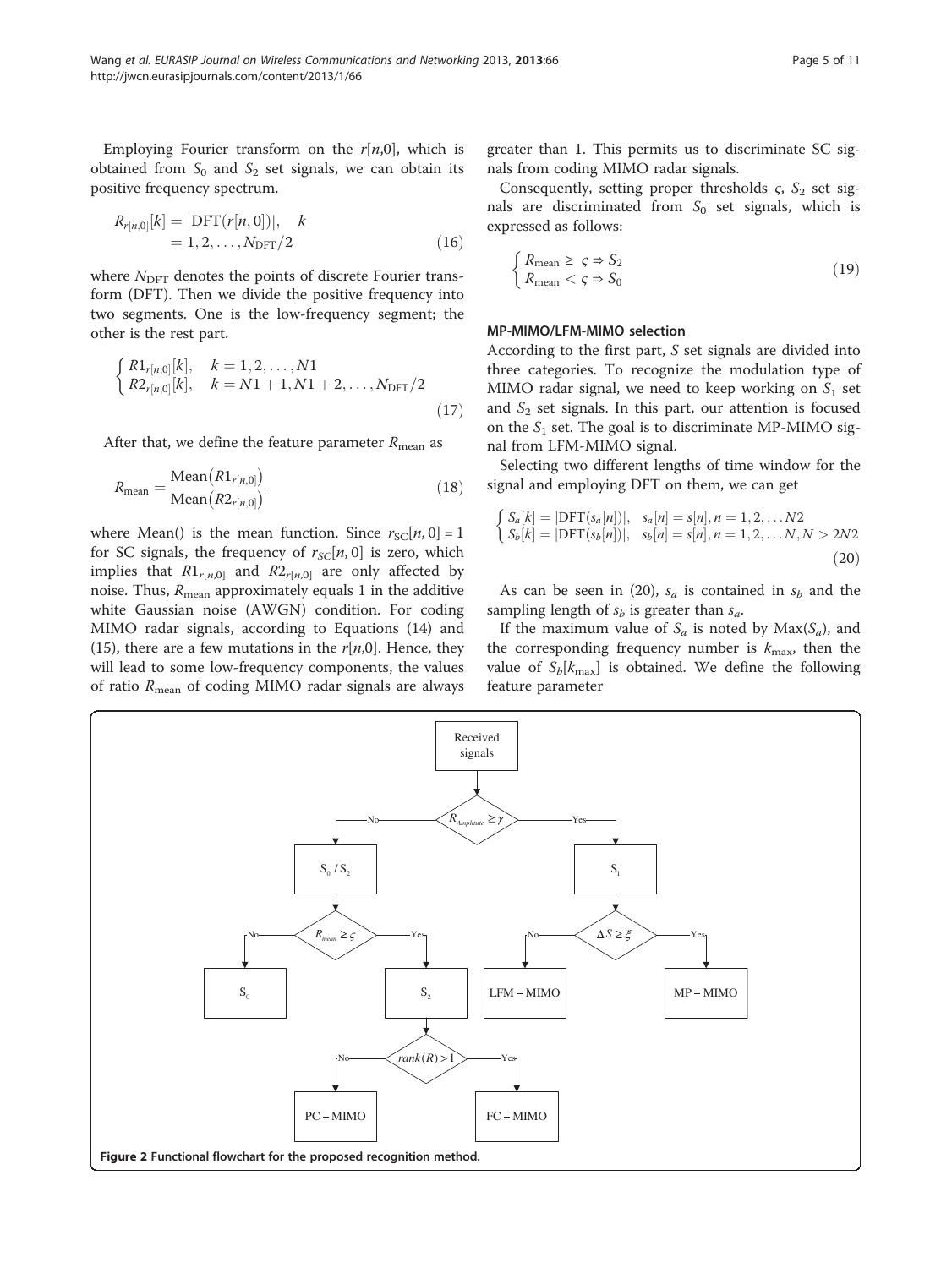#### <span id="page-5-0"></span>Table 1 Simulation parameters

| <b>Simulation parameters</b> | $f_0$ (MHz) | (GHz) | <b>τ</b> (μs) | u (THz/s) | $\mathsf{T}_{1\mathsf{PC}}$ (µs). | Γ <sub>1FC</sub> (μs) |  |
|------------------------------|-------------|-------|---------------|-----------|-----------------------------------|-----------------------|--|
| Condition 1                  | $\sim$<br>w | ◡.◡   |               |           | ◡.∠.                              | U.ZJ                  |  |
| Condition 2                  | 100         |       |               |           | 0.05                              | $\cup$ . 1            |  |

L is the distinct phase number of PC/PC-MIMO,  $T_{1PC}$  and  $T_{1FC}$  are the sub-pulse width of PC/PC-MIMO and FC/FC-MIMO, respectively. The simulation results are based on 1000 Monte Carlo trials for each modulation type and each SNR value. Particularly, we consider that SC signals are correctly recognized when the simulation results are  $S_0$  set signal but not the exact modulation type.

$$
\Delta S = \text{Max}(S_a) - S_b[k_{\text{max}}] \tag{21}
$$

The frequency of MP-MIMO signal is not affected by the time while LFM-MIMO signal is modulated along time. That is, for MP-MIMO signal, the energy at a frequency is increasing with the increase of sampling points while the LFM-MIMO is not, for the energy present at the extra frequencies. Setting a proper threshold  $ξ$ , MP-MIMO signal and LFM-MIMO signal are separated.

$$
\begin{cases}\n\Delta S \ge \xi \Rightarrow MP - MIMO \\
\Delta S < \xi \Rightarrow LFM - MIMO\n\end{cases} \tag{22}
$$

#### 3.3. PC-MIMO/FC-MIMO selection

The SNEA is employed to recognize the signals of  $S_2$  set in this part. For the sake of convenience, only the first code length signal is chosen. That is, the signal section going to be analyzed is  $s(n)$ ,  $n < T_1/T_s$ . We first construct the observation matrix

$$
S_{ab} = \begin{bmatrix} s[1] & s[2] & \dots & s[N] \\ s[2] & s[3] & \dots & s[N+1] \\ \vdots & \vdots & \ddots & \vdots \\ s[Mr] & s[1+Mr] & \dots & s[N-1+Mr] \end{bmatrix} \in C^{M_r \times N}
$$
\n(23)

and then get its autocorrelation matrix

|  |  | Table 2 Confusion matrices for $\Omega_1$ |  |  |  |
|--|--|-------------------------------------------|--|--|--|
|--|--|-------------------------------------------|--|--|--|

| Input modulation | <b>Classifier output</b> |          |                |                          |      |         |  |
|------------------|--------------------------|----------|----------------|--------------------------|------|---------|--|
| type             | Condition 1 $(\Omega_1)$ |          |                | Condition 2 $(\Omega_1)$ |      |         |  |
|                  | S <sub>o</sub>           | s,       | S <sub>2</sub> | S <sub>0</sub>           | S1   | $S_{2}$ |  |
| MP               | 999                      | 0        |                | 1000                     | 0    | Ω       |  |
| <b>LFM</b>       | 999                      | $\Omega$ |                | 1000                     | ∩    | Λ       |  |
| $MP-MIMO(4)$     | Λ                        | 1000     | 0              | $\left( \right)$         | 1000 | 0       |  |
| LFM-MIMO(4)      | $^{(1)}$                 | 1000     | 0              | $\left( \right)$         | 1000 | ∩       |  |
| PC-MIMO(4)       | 2                        | Ω        | 998            | 0                        |      | 1000    |  |
| FC-MIMO(4)       | Ω                        | 0        | 000            | 10                       |      | 990     |  |

$$
R = \frac{1}{N} S_{ab} S_{ab}^H
$$
  
= 
$$
\begin{bmatrix} r[0] & r[-1] & \cdots & r[-Mr+1] \\ r[1] & r[0] & \cdots & r[-Mr+2] \\ \vdots & \vdots & \ddots & \vdots \\ r[Mr-1] & r[Mr-2] & \cdots & r[0] \end{bmatrix} \in C^{Mr \times Mr}
$$
  
(24)

where  $N - 1 + M_r < T_1/T_s$ .

For PC-MIMO signal, according to Equation [\(3\)](#page-1-0), we have

$$
s_m[n+k] = \exp(j2\pi f_0 k)s_m[n] \tag{25}
$$

To simplify expressions,  $T_s = 1$  is employed in the calculation.

Let

$$
A_0 = \begin{bmatrix} 1 & 1 & \cdots & 1 \\ e^{j2\pi f_0 1} & e^{j2\pi f_0 1} & \cdots & e^{j2\pi f_0 1} \\ \vdots & \vdots & \cdots & \vdots \\ e^{j2\pi f_0 (M_r - 1)} & e^{j2\pi f_0 (M_r - 1)} & \cdots & e^{j2\pi f_0 (M_r - 1)} \end{bmatrix} \in C^{M_r \times M}
$$
\n
$$
(26)
$$

$$
S_0 = \begin{bmatrix} s_1[1] & s_1[2] & \cdots & s_1[N] \\ s_2[1] & s_2[2] & \cdots & s_2[N] \\ \vdots & \vdots & \cdots & \vdots \\ s_M[1] & s_M[2] & \cdots & s_M[N] \end{bmatrix} \in C^{M \times N}
$$
(27)

Obviously, rank $(A_0) = 1$ , where rank(\*) denotes the rank of matrix \*. Observing Equation (23), we have  $S_{ob} = A_0 S_0$ . Then  $R = A_0 S_0 S_0^H A_0^H/N$ . According to the nature of rank,<br>it is easy to get that  $\text{rank}(P) = 1$  for PC MIMO signal it is easy to get that  $rank(R) = 1$  for PC-MIMO signal.

Table 3 Confusion matrices for  $\Omega_2$ 

| Input modulation | Classifier output |                          |                |                          |      |                |  |
|------------------|-------------------|--------------------------|----------------|--------------------------|------|----------------|--|
| type             |                   | Condition 1 $(\Omega_2)$ |                | Condition 2 $(\Omega_2)$ |      |                |  |
|                  | S <sub>o</sub>    | s,                       | S <sub>2</sub> | S <sub>0</sub>           | S1   | S <sub>2</sub> |  |
| PC               | 1000              | 0                        |                | 1000                     | 0    |                |  |
| FC.              | 999               | Ω                        |                | 1000                     | ∩    |                |  |
| $MP-MIMO(4)$     | ∩                 | 1000                     | ∩              | 0                        | 1000 | 0              |  |
| LFM-MIMO(8)      | ∩                 | 1000                     | ∩              | Ω                        | 1000 | 0              |  |
| PC-MIMO(10)      | 8                 | Λ                        | 992            | $\Omega$                 |      | 999            |  |
| FC-MIMO(12)      |                   |                          | 1000           | ∩                        |      | 1000           |  |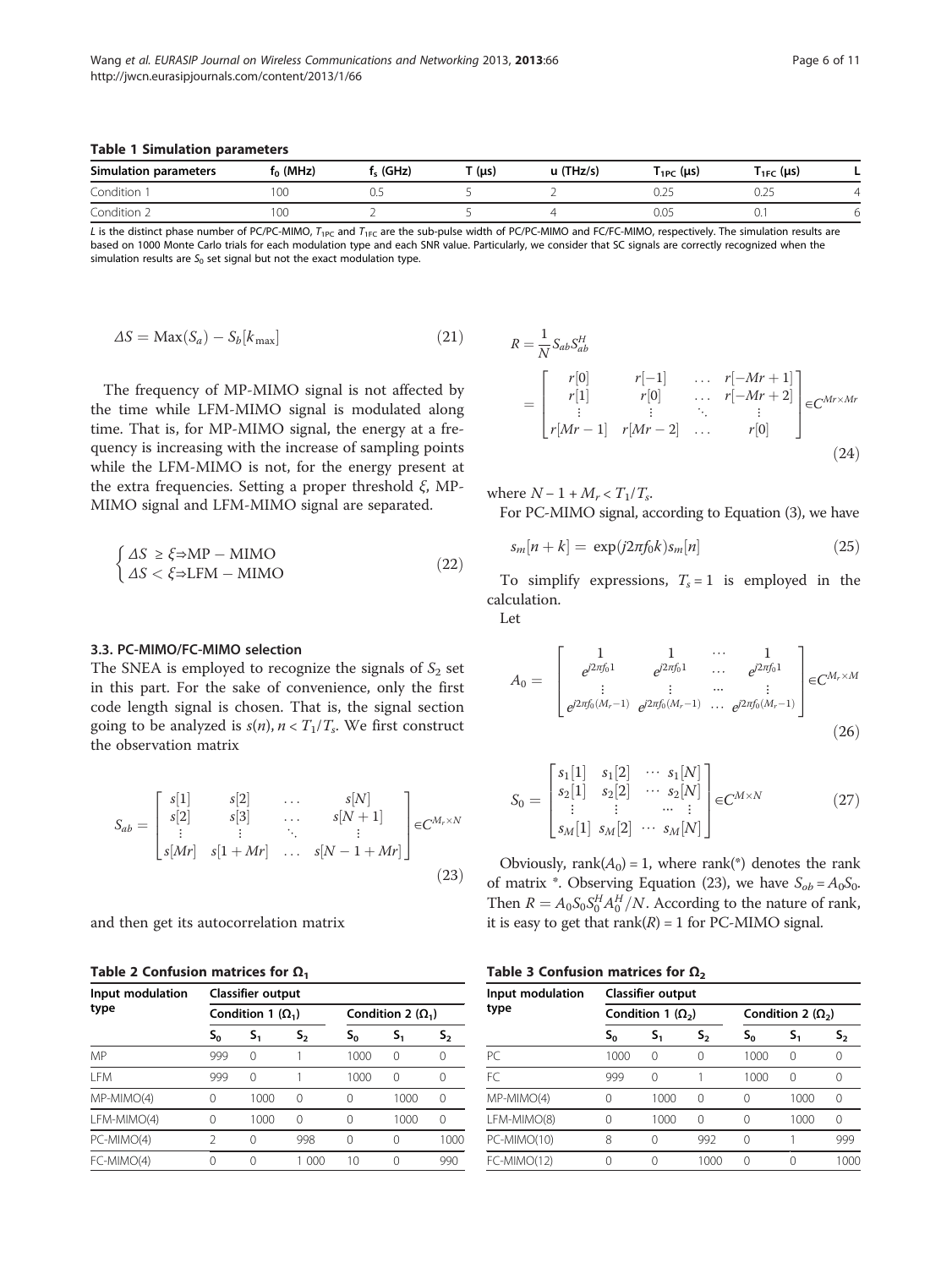<span id="page-6-0"></span>

For FC-MIMO signal, according to (4), we have

$$
s_m[n+k] = \exp\{j2\pi[f_0 + f_m(n)]k\} s_m[n] \tag{28}
$$

Let

$$
A_{1} = \begin{bmatrix} 1 & 1 & \cdots & 1 \\ e^{j2\pi(f_{0}+f_{1})1} & e^{j2\pi(f_{0}+f_{2})1} & \cdots & e^{j2\pi(f_{0}+f_{M})1} \\ \vdots & \vdots & \cdots & \vdots \\ e^{j2\pi(f_{0}+f_{1})(M_{r}-1)} & e^{j2\pi(f_{0}+f_{2})(M_{r}-1)} & \cdots & e^{j2\pi(f_{0}+f_{M})(M_{r}-1)} \end{bmatrix} \in C^{M_{r}\times M}
$$
\n
$$
(29)
$$

$$
S_0 = \begin{bmatrix} s_1[1] & s_1[2] & \cdots & s_1[N] \\ s_2[1] & s_2[2] & \cdots & s_2[N] \\ \vdots & \vdots & \cdots & \vdots \\ s_M[1] & s_M[2] & \cdots & s_M[N] \end{bmatrix} \in C^{M \times N}
$$
(30)

where  $f_1, f_2, \ldots, f_M$  denote the first frequency code of each component. To ensure the orthogonality between components, the values of  $f_1$ ,  $f_2$ ,...,  $f_M$  are not equal.<br>According to Equations (29) and (30) we have  $S = 4, S$ . According to Equations (29) and (30), we have  $S_{ob} = A_1 S_0$ 

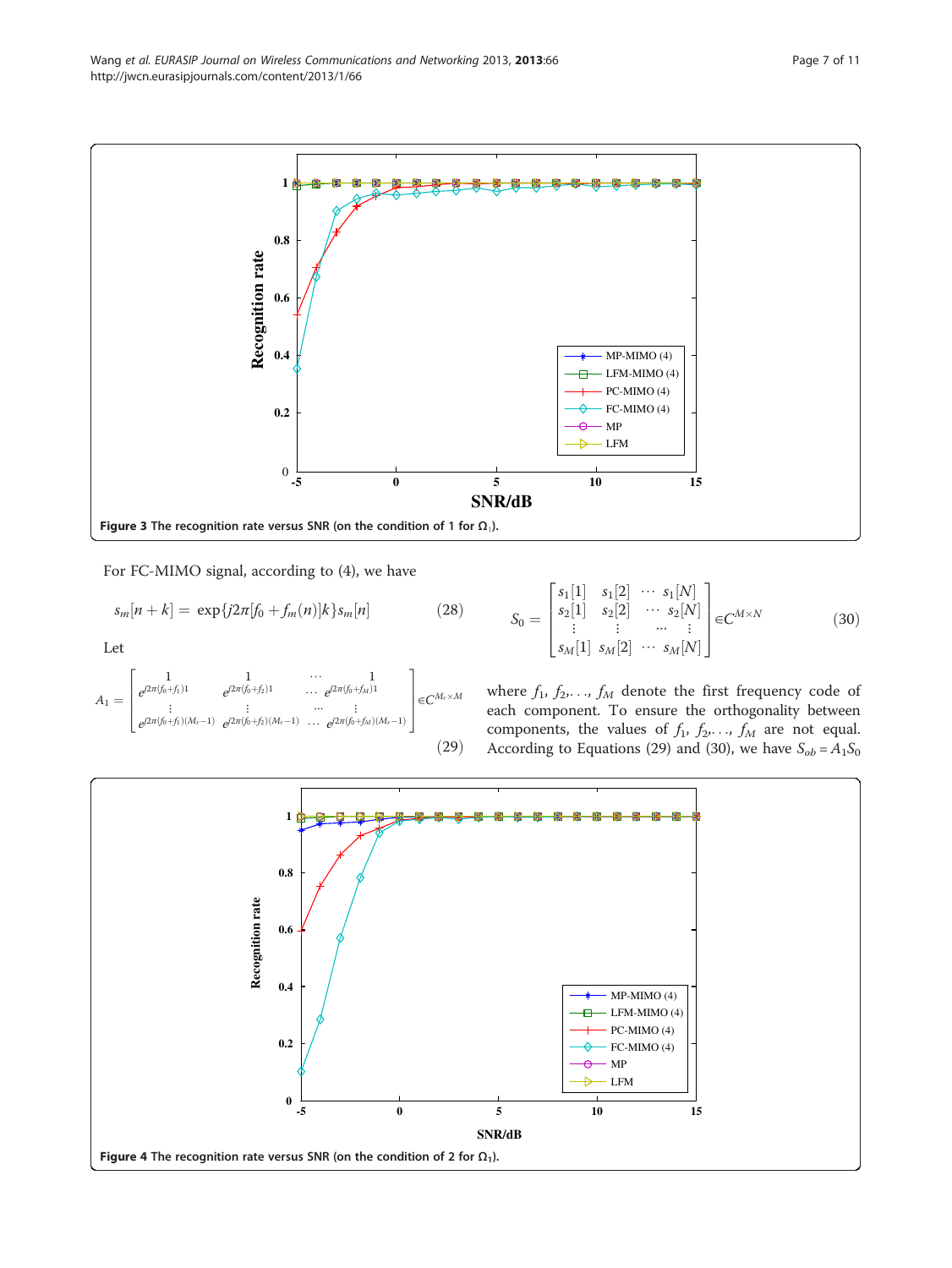<span id="page-7-0"></span>

and  $R = A_1 S_0 S_0^H A_1^H / N$  for FC-MIMO signal. Substitut-<br>ing Equation (4) into S, we can obtain that  $rank(S_1)$  $10^{A_1}$ ing Equation (4) into  $S_0$ , we can obtain that rank( $S_0$ ) = <br>*M* if  $M > M$  then rank( $A_0$ ) = *M* and so rank( $R$ ) = *M M*. If  $M_r > M$ , then rank $(A_0) = M$ , and so rank $(R) = M$ for FC-MIMO signal. Hence, PC-MIMO signal and FC-MIMO signal are recognized. Meanwhile, the number of sub-carriers of FC-MIMO signal is obtained by the rank of R.

Here, Akaike Information Criterion [[13](#page-10-0)] is adopted to calculate the rank of the autocorrelation matrix. By comparing the rank of autocorrelation matrix with 1, PC-MIMO and FC-MIMO are discriminated. That is

$$
\begin{cases}\n\text{rank}(R) = 1 \Rightarrow PC - MIMO \\
\text{rank}(R) > 1 \Rightarrow FC - MIMO\n\end{cases} \tag{31}
$$

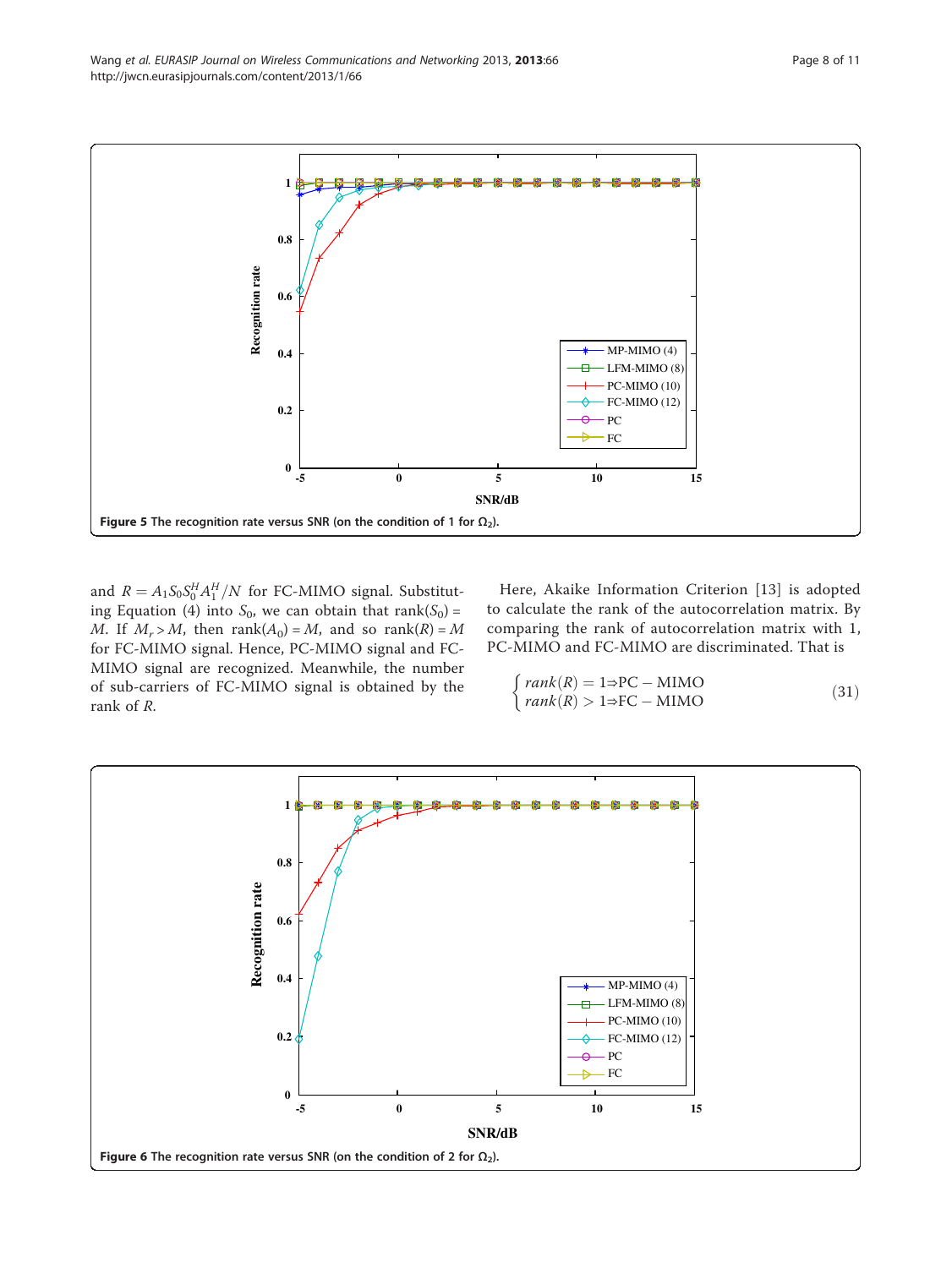<span id="page-8-0"></span>

At last, the modulation recognition method can be summarized as following flowchart in Figure [2](#page-4-0).

## 4. Simulation and analysis

Simulation results are shown in this section. Modulation types in S set, which are given by  $\Omega_1$  and  $\Omega_2$ , are used to test the validity of the proposed approach.

$$
\Omega_1 = \left\{ \begin{array}{l} \text{MP, LFM,} \\ \text{MP}-\text{MIMO}(4), \text{LFM}-\text{MIMO}(4), \\ \text{PC}-\text{MIMO}(4), \text{FC}-\text{MIMO}(4) \\ \text{NP}-\text{MIMO}(4), \text{LEM}-\text{MIMO}(8), \\ \text{PC}-\text{MIMO}(10), \text{FC}-\text{MIMO}(12) \end{array} \right\}
$$

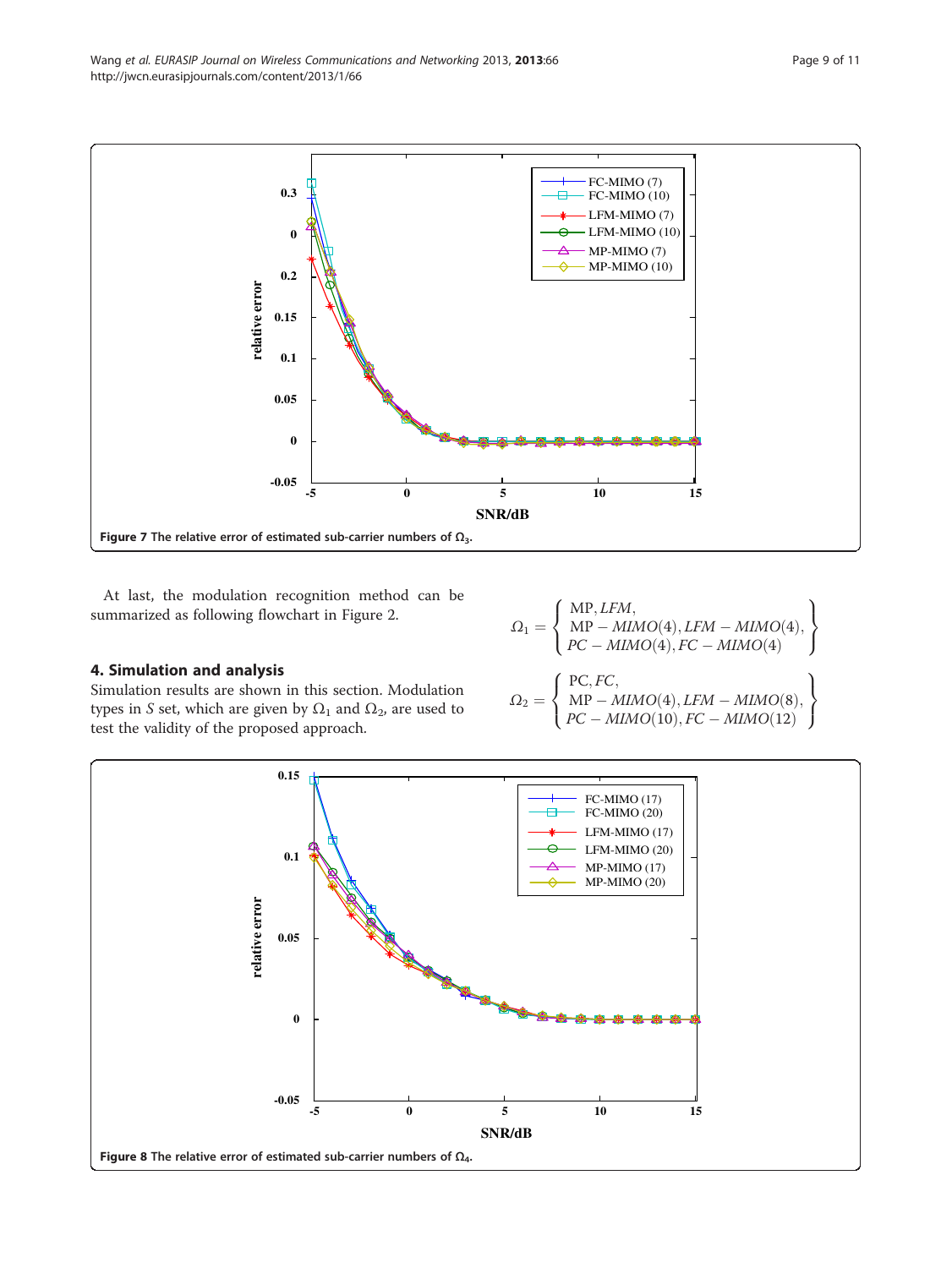<span id="page-9-0"></span>The figure following each MIMO radar signal denotes the number of sub-carriers. Suppose that the received signals are imbedded in complex AWGN and are rectangular pulse shape. Particularly, experiments are operated on two different simulation conditions, which are showed in Table [1](#page-5-0).

#### 4.1. The classification results

First, we study the performance of the proposed classifier with several values of SNR. Because of lack of space, simulation results under 0 dB is selected as representatives. Confusion matrices for  $\Omega_1$  and  $\Omega_2$  are shown in Tables [2](#page-5-0) and [3,](#page-5-0) respectively, on two different conditions listed in Table [1](#page-5-0). 1000 signals are utilized for each modulation scheme.

From Tables [2](#page-5-0) and [3](#page-5-0), we can see that the approach based on instantaneous autocorrelation spectrum successfully classifies the S set signals into three categories. The correct classify rates are all over 90%. It shows that this approach is well prepared for the following modulation recognition. Moreover, the performance shown in Tables [2](#page-5-0) and [3](#page-5-0) is alike on the constant condition, which indicates that the method is unaffected by sub-carrier numbers of MIMO radar signal.

#### 4.2. The recognition results

Figures [3, 4](#page-6-0), [5,](#page-7-0) and [6](#page-7-0) represent the final recognition results. As can be seen, the total recognition probability is over 90% when the value of SNR is as low as 0 dB. The results demonstrate that the modulation types are well recognized by the suggested method.

This method presents an excellent performance for non-coding MIMO radar signals, which is of high recognition rate even if the value of SNR is −5 dB. Comparing Figure [3](#page-6-0) with Figure [5](#page-7-0), the recognition performance is almost the same, which demonstrates that the subcarrier number influences the proposed method slightly. This can also be illustrated by comparing Figure [4](#page-6-0) with Figure [6](#page-7-0). Comparing Figure [4](#page-6-0) with Figure [3](#page-6-0), the performance of FC-MIMO signal in low SNR slightly decreased, which results from high code rate. The same conclusion can be obtained by comparing Figure [5](#page-7-0) with Figure [6](#page-7-0).

#### 4.3. The estimation results

As is mentioned above, some parameters of MIMO radar signal can be estimated simultaneously by the recognition method. Here, the estimation results of sub-carrier numbers of non-coding MIMO radar signal and FC-MIMO radar signal are presented as representative.

The simulation is conducted on the condition 1. The signals used to test are  $\Omega_3$  and  $\Omega_4$ , which can be expressed as

$$
\Omega_3 = \left\{ \begin{aligned} &\text{FC} - \text{MIMO}(7), \text{FC} - \text{MIMO}(10), \\ &\text{LFM} - \text{MIMO}(7), \text{LFM} - \text{MIMO}(10), \\ &\text{MP} - \text{MIMO}(7), \text{LEM} - \text{MIMO}(10) \end{aligned} \right\},
$$
 
$$
\Omega_4 = \left\{ \begin{aligned} &\text{FC} - \text{MIMO}(17), \text{FC} - \text{MIMO}(20), \\ &\text{LFM} - \text{MIMO}(17), \text{LEM} - \text{MIMO}(20), \\ &\text{MP} - \text{MIMO}(17), \text{LEM} - \text{MIMO}(20) \end{aligned} \right\}.
$$

Figures [7](#page-8-0) and [8](#page-8-0) show the relative error of estimation. As can be seen, the sub-carrier numbers of MIMO radar signal are almost correctly estimated when the value of SNR above 0 dB. If the values of SNR below 0 dB, the relative error of estimation is acceptable. Comparing Figure [7](#page-8-0) with Figure [8,](#page-8-0) the relative error of Figure [8](#page-8-0) is smaller than Figure [7.](#page-8-0) This results from the calculation methods of relative error. By the proposed approach, for the different sub-carriers, the absolute error changes slightly. Then the relative error decreases with the increases of sub-carriers.

### 5. Conclusions

This article presents an approach to recognize the modulation type of MIMO radar signals for the first time. Three feature parameters are proposed in the recognition method. First, the intercepted signal is classified based on the instantaneous autocorrelation spectrum. Then, taking advantage of the difference in frequency domain, MP-MIMO signal and LFM-MIMO signal are discriminated. At last, SNEA is employed to recognize PC-MIMO signal from FC-MIMO signal. Besides, subcarrier numbers of non-coding MIMO radar signal and FC-MIMO signal are estimated simultaneously. Simulation results verify that the proposed method can extract the features of each modulation type, and effectively recognize the signals in the given set. This result can be provided as an analysis reference for the research of MIMO radar countermeasures.

#### Competing interests

The authors declare that they have no competing interests.

Received: 11 December 2012 Accepted: 1 February 2013 Published: 14 March 2013

#### References

- 1. J Li, P Stoica, MIMO Radar Signal Processing (Wiley, New Jersey, 2008)
- 2. DW Bliss, KW Forsythe, Multiple-input multiple-output (MIMO) radar and imaging: degrees of freedom and resolution, in Proceedings of the Thirty-Seventh Asilomar Conference on Signals, Systems and Computers, vol. 1 (, California, USA, 2003), pp. 54–59. November
- 3. KW Forsythe, DW Bliss, GS Fawcett, Multiple-input multiple-output (MIMO) radar: performance issues, in Proceedings of the Thirty-Eighth Asilomar Conference on Signals, Systems and Computers, vol. 1 (USA, California, November 2004). pp. 310–315
- 4. J Li, P Stoica, LZ Xu, W Roberts, On parameter identifiability of MIMO radar. IEEE Signal Process. Lett. 14(12), 968–971 (2007)
- 5. B-C Liang, Electronic reconnaissance technology for MIMO radar. Shipboard Electron. CM (in Chinese) 31(5), 17–19 (2008)